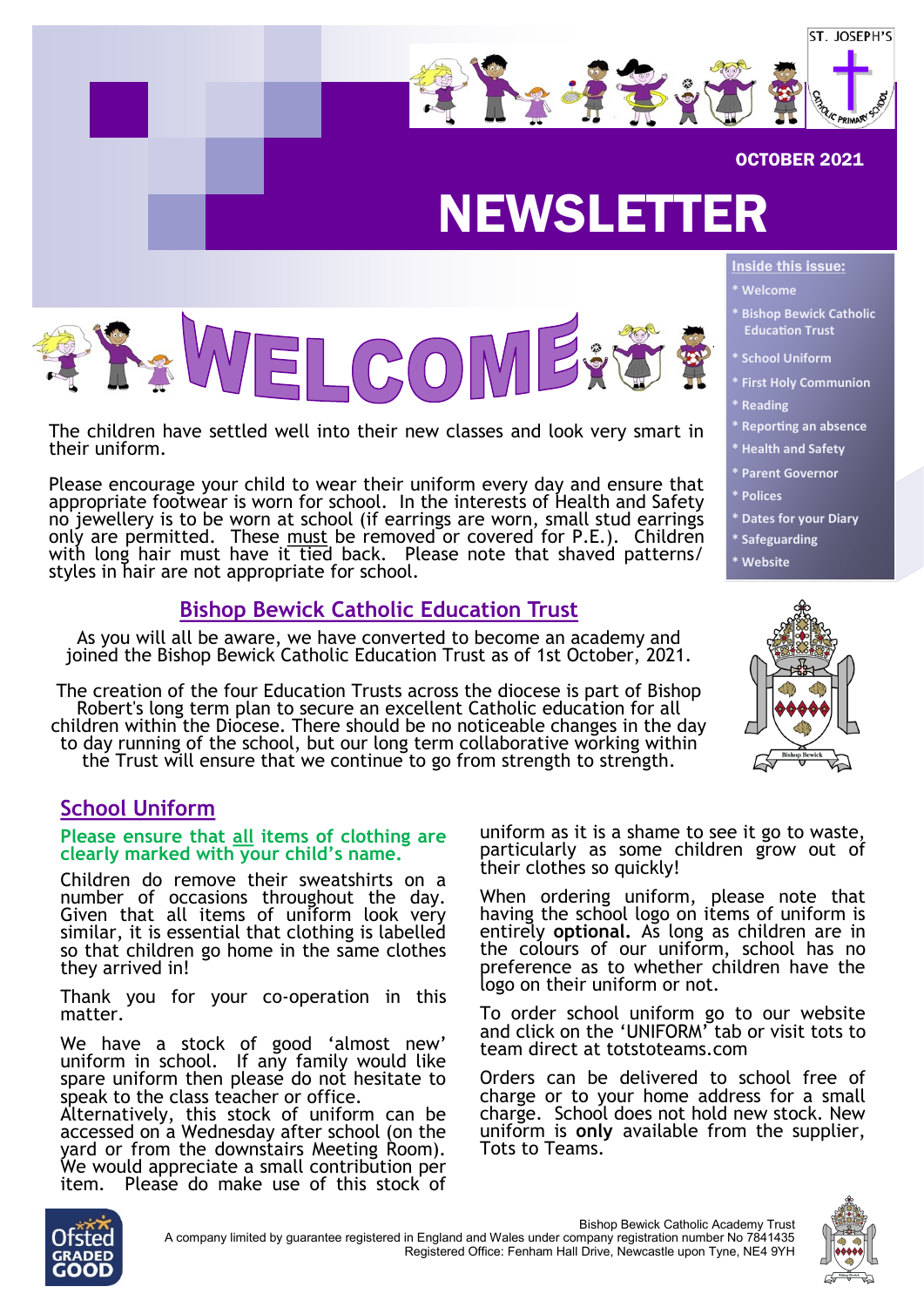#### First Holy Communion



The programme of preparation for children wishing to receive the Sacraments of Reconciliation and First Holy Communion will begin this term with a Mass of Commitment on

#### Friday 15th October, 2021 at St Bede's Church.

If you would like your child to take part in this programme then please ensure you return the consent form.

If you have any questions or queries, please don't hesitate to contact Mrs Broadhead or Miss Mathews.

#### Reading.

As you know we place a great emphasis on the importance of reading and developing a love of books. Your child will bring their reading folder and book home every day. Daily practice is essential for children to make good progress. We are very fortunate to have a number of volunteers who come into school each week to help children practise their reading. We are always looking for **more**, so if you have an hour to spare each week we would love to hear from you. Please speak to your child's class teacher. Please practise reading with your child. Your support is greatly appreciated.

#### Reporting an Absence

If your child is absent from school, you must ring us each morning of absence to inform us of the reason. Please do so by calling 0191 2739063, selecting option 1 and leave a message clearly stating your child's name, class and reason for absence. Alternatively, email school at absence@stjosephsrcprimary.co.uk

#### Health and Safety

A few reminders..

#### Road Safety

Please park with consideration. Do not park on the yellow school markings. Children and parents leaving school at the end of the day must be able to do so safely - they need to see and be seen!

Please be aware that the school mini buses are used throughout the week for a variety of visits and activities.

The entrance to school must be kept clear with the yellow school markings clear of ALL traffic to allow access for the mini buses in order to return children safely to school at the end of the school day.

#### School Improvements

We are delighted with the building works completed during the holidays including resurfacing of the school playground and the final phase of installation of new windows.

#### Online Safety

All children from Year 3 to Year 6 have signed the Online Safety Code of Conduct for Pupils. A copy of this will be sent home with your child. Please read through this with your child and then sign and return the slip on the letter as requested. Thank you.

#### Mobile Phones

We would appreciate mobile phones not being used by parents/carers in school or on the playground. This means there are no distractions when greeting your child at the end of the school day.